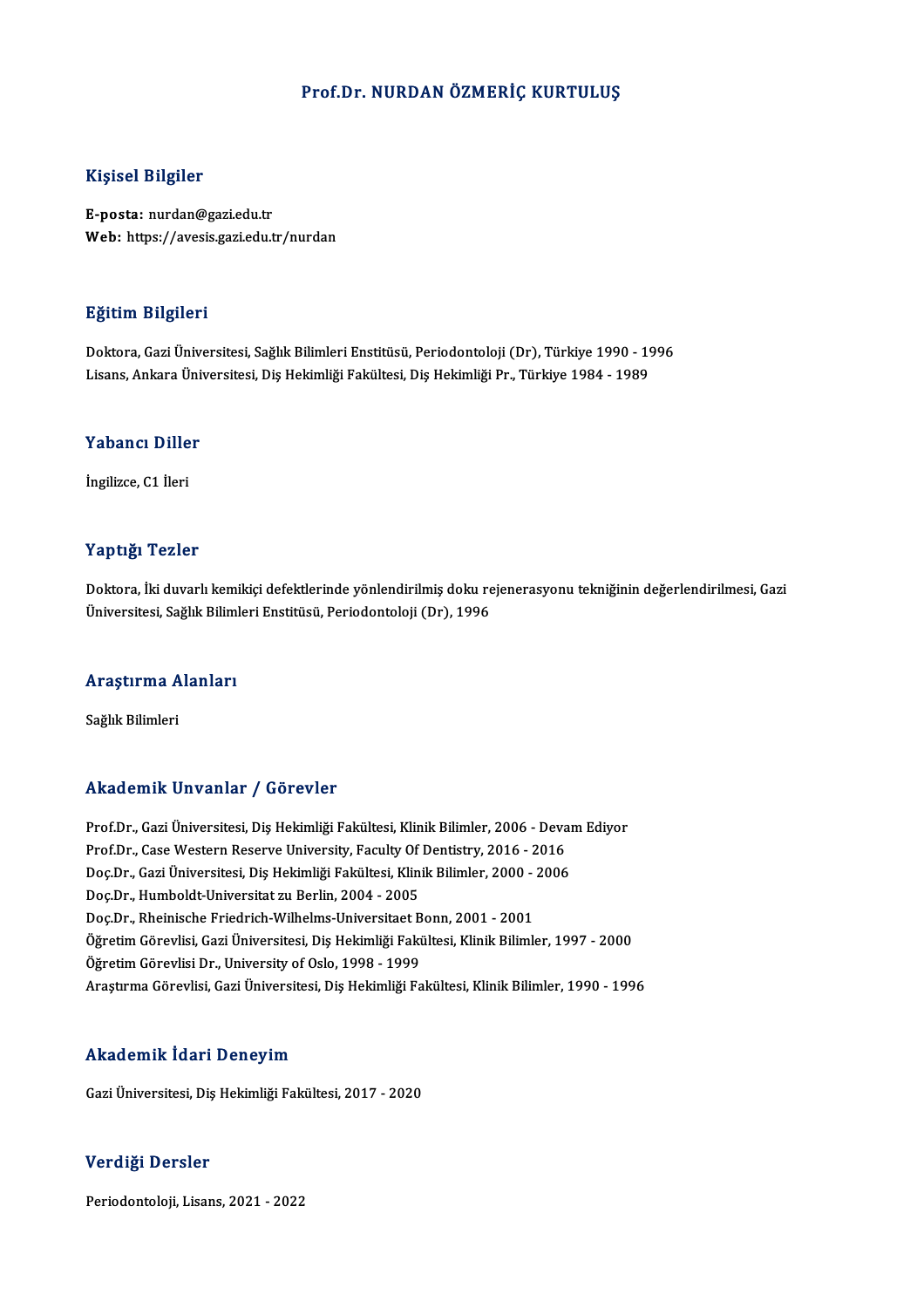Yönetilen Tezler<br>Özmeriç N., ÖZMERİÇ KURTULUŞ N., PERİODONTAL HASTALIKTA DİSBİYOZİSİN ÖNLENMESİNDE PROBİYOTİKLERİN<br>ROLÜ Dektara TSAHİN(Öğrengi), 2021 TORUMIN TURISI<br>Özmeriç N., ÖZMERİÇ KURTULUŞ N., PERİ<br>ROLÜ, Doktora, T.ŞAHİN(Öğrenci), 2021<br>ÖZMERİC KURTULUS N. Bobast bastaları Özmeriç N., ÖZMERİÇ KURTULUŞ N., PERİODONTAL HASTALIKTA DİSBİYOZİSİN ÖNLENMESİNDE PROBİY<br>ROLÜ, Doktora, T.ŞAHİN(Öğrenci), 2021<br>ÖZMERİÇ KURTULUŞ N., Behçet hastalarında periodontal sağlığın değerlendirilmesi ve biyolojik sı

ROLÜ, Doktora, T.ŞAHİN(Öğrenci), 2021<br>ÖZMERİÇ KURTULUŞ N., Behçet hastalarında periodontal sağlığın değerlendirilmesi ve biyolojik sıvılarda<br>biyobelirteçlerin incelenmesi, Diş Hekimliğinde Uzmanlık, F.ORDUYILMAZ(Öğrenci),

ÖZMERİÇ KURTULUS N., Hamile bireylerde periodontal hastalık farkındalığının irdelenmesi ve periodontal tedavi sonrası biyobelirteçlerin incelenmesi, Diş Hekimliğinde Uzmanlık, F.ORDUYILM<br>ÖZMERİÇ KURTULUŞ N., Hamile bireylerde periodontal hastalık farkın<br>değişikliklerin değerlendirilmesi, Doktora, M.ÇAĞLAR(Öğrenci), 2014<br>ÖZMERİÇ KURTULUS N ÖZMERİÇ KURTULUŞ N., Hamile bireylerde periodontal hastalık farkındalığının irdelenmesi ve periodontal tedavi sonrası<br>değişikliklerin değerlendirilmesi, Doktora, M.ÇAĞLAR(Öğrenci), 2014<br>ÖZMERİÇ KURTULUŞ N., LED fotobiyomod

değişi<br>ÖZME<br>2011<br>ÖZME ÖZMERİÇ KURTULUŞ N., LED fotobiyomodülasyonun implant stabilitesi üzerindeki etkisi, Doktora, C.ERE<br>2011<br>ÖZMERİÇ KURTULUŞ N., RADYOFREKANS VE ELEKTROKOTER CİHAZI İLE YAPILACAK İNSİZYONLARIN,<br>KONVANSİYONEL BİSTÜRİ İNSİZYONL

2011<br>ÖZMERİÇ KURTULUŞ N., RADYOFREKANS VE ELEKTROKOTER CİHAZI İLE YAPILACAK İNSİZYONLARIN,<br>KONVANSİYONEL BİSTÜRİ İNSİZYONLARI İLE İMMÜNOHİSTOKİMYASAL VE HİSTOPATOLOJİK OLARAK KARSILASTIRILMASI,Doktora,Z.Burak(Öğrenci),2008 KONVANSİYONEL BİSTÜRİ İNSİZYONLARI İLE İMMÜNOHİSTOKİMYASAL VE HİSTOPATOLOJİK OLARAK<br>KARSILASTIRILMASI, Doktora, Z.Burak(Öğrenci), 2008<br>ÖZMERİÇ KURTULUŞ N., Radyofrekans ve elektrokoter cihazı ile yapılacak insizyonların, k

KARSILASTIRILMASI, Doktora, Z.Burak(Öğrenci), 2008<br>ÖZMERİÇ KURTULUŞ N., Radyofrekans ve elektrokoter cihazı ile yapılacak insizyonların, konvansiyonel bistüri<br>insizyonları ile immünohistokimyasal ve histopatolojik olarak k ÖZMERİÇ KURTULUŞ N., Radyofrekans ve elektrokoter cihazı ile yapılacak insizyonların, konvansiyonel bistüri<br>insizyonları ile immünohistokimyasal ve histopatolojik olarak karşılaştırılması, Doktora, Z.BURAK(Öğrenci), 2008<br>Ö insizyonları ile immünohistokimyasal ve histopatolojik olarak karşılaştırılması, Doktora, Z.BURAK(Öğrenci), 2008<br>ÖZMERİÇ KURTULUŞ N., Kronik periodontitisli hastalara uygulanan farklı girişimlerin nitrik oksit sentaz enzim

## SCI, SSCI ve AHCI İndekslerine Giren Dergilerde Yayınlanan Makaleler

I. Howold is old for implant therapy in terms of implant survival andmarginal bone levels after 5-11 year<br>How ol<br>years?<br>Fter O years?<br>Etoz O., Bertl K., Kukla E., Ulm C., ÖZMERİÇ KURTULUŞ N., Stavropoulos A.<br>CLINICAL ORAL IMPLANTS RESEARCH, cilt.32, sa.3, ss.337-348, 2021 (SCI İndekslerine Giren Dergi)<br>Surface Characterization and Carrosian Besist

years?<br>Etoz O., Bertl K., Kukla E., Ulm C., ÖZMERİÇ KURTULUŞ N., Stavropoulos A.

Etoz O., Bertl K., Kukla E., Ulm C., ÖZMERİÇ KURTULUŞ N., Stavropoulos A.<br>CLINICAL ORAL IMPLANTS RESEARCH, cilt.32, sa.3, ss.337-348, 2021 (SCI İndekslerine Giren Dergi)<br>II. Surface Characterization and Corrosion Resistanc CLINICAL<br>Surface C<br>Implants<br>Calral C. O. Surface Characterization and Corrosion Resista<br>Implants<br>Cakal G. O. , Gokmenoglu C., Kaftanoglu B., Ozmeric N.<br>PROTECTION OF METALS AND PHYSICAL CHEMISTRY

Implants<br>Cakal G. O. , Gokmenoglu C., Kaftanoglu B., Ozmeric N.<br>PROTECTION OF METALS AND PHYSICAL CHEMISTRY OF SURFACES, cilt.55, sa.3, ss.608-614, 2019 (SCI Cakal G. O. , Gokmenoglu C<br>PROTECTION OF METALS<br>İndekslerine Giren Dergi)<br>Lavala of Gytaltinas in A PROTECTION OF METALS AND PHYSICAL CHEMISTRY OF SURFACES, cilt.55, sa.3, ss.608-614, 2019 (SC<br>Indekslerine Giren Dergi)<br>III. Levels of Cytokines in Gingival Crevicular Fluid during Rapid Maxillary Expansion and the<br>Subseque

Indekslerine Giren Dergi)<br>III. Levels of Cytokines in Gingival Crevicular Fluid during Rapid Maxillary Expansion and the<br>Subsequent Retention Period Topal S. C., BALOŞ TUNCER B., Elgun S., Erguder I., ÖZMERİÇ KURTULUŞ N.

JOURNAL OF CLINICAL PEDIATRIC DENTISTRY, cilt.43, sa.2, ss.137-143, 2019 (SCI İndekslerine Giren Dergi)

- IV. Nitric oxide and arginase levels in peri-implant tissues after delayed loading JOURNAL OF CLINICAL PEDIATRIC DENTISTRY, cilt.43, sa.2, ss.137-143, 2019 (SCI İn<br>Nitric oxide and arginase levels in peri-implant tissues after delayed loadi<br>GÖKMENOĞLU C., ÖZMERİÇ KURTULUŞ N., Sungur C., Bildik R. S. , Er Nitric oxide and arginase levels in peri-implant tissues after delayed loading<br>GÖKMENOĞLU C., ÖZMERİÇ KURTULUŞ N., Sungur C., Bildik R. S. , Erguder I., Elgun S.<br>ARCHIVES OF ORAL BIOLOGY, cilt.85, ss.207-211, 2018 (SCI İnd
- ARCHIVES OF ORAL BIOLOGY, cilt.85, ss.207-211, 2018 (SCI Indekslerine Giren Dergi)<br>V. Comparison of Radiofrequency and Electrocautery With Conventional Scalpel Incisions ARCHIVES OF ORAL BIOLOGY, cilt.85, ss.207-211, 2018 (SCI İndekslerine Giren Dergi)<br>Comparison of Radiofrequency and Electrocautery With Conventional Scalpel Incisions<br>Hasar Z. B. , ÖZMERİÇ KURTULUŞ N., ÖZDEMİR B., Gokmenog Comparison of Radiofrequency and Electrocautery With Conventional Scalpel Incisions<br>Hasar Z. B. , ÖZMERİÇ KURTULUŞ N., ÖZDEMİR B., Gokmenoglu C., BARIŞ E., Altan G., KAHRAMAN S.<br>JOURNAL OF ORAL AND MAXILLOFACIAL SURGERY, c Hasar Z<br>JOURN<br>Dergi)<br>Smaki JOURNAL OF ORAL AND MAXILLOFACIAL SURGERY, cilt.74, sa.11, ss.2136-2141, 2016 (SCI İndekslerine Giren<br>Dergi)<br>VI. Smoking and gingivitis: focus on inducible nitric oxide synthase, nitric oxide and basic fibroblast<br>The star
- Dergi)<br>Smoking and g<br>growth factor<br>Ordomin B. Orm Smoking and gingivitis: focus on ind<br>growth factor<br>Ozdemir B., Ozmeric N., Elgun S., Baris E.<br>JOUDNAL OF PERJODONTAL PESEARCH

growth factor<br>Ozdemir B., Ozmeric N., Elgun S., Baris E.<br>JOURNAL OF PERIODONTAL RESEARCH, cilt.51, sa.5, ss.596-603, 2016 (SCI İndekslerine Giren Dergi)

VII. Coating of titanium implants with boron nitride by RF-magnetron sputtering GÖKMENOĞLUC.,ÖZMERİÇKURTULUŞN.,CakalG.,DokmetasN.,ErgeneC.,KAFTANOĞLUB.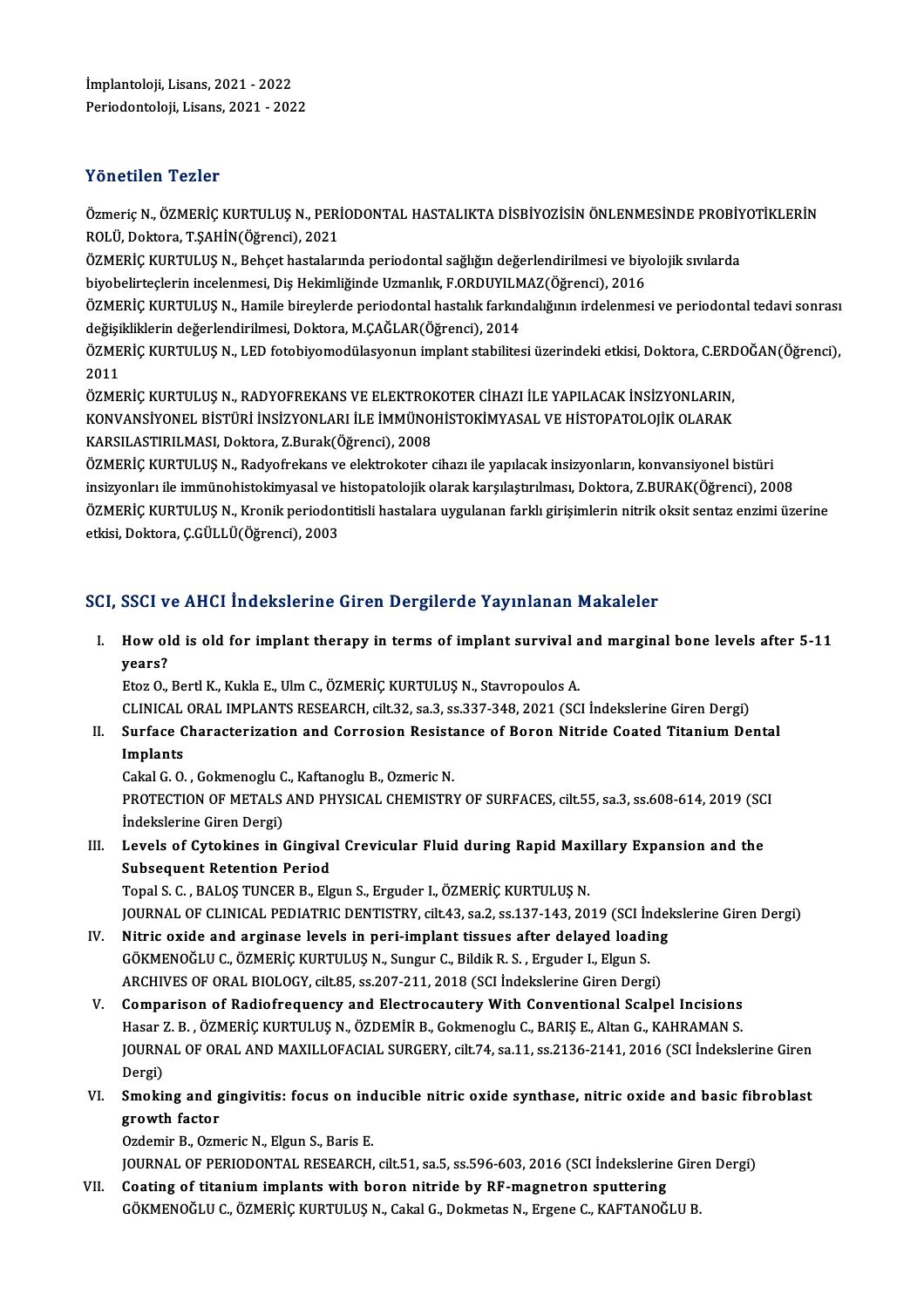- BULLETIN OF MATERIALS SCIENCE, cilt.39, sa.5, ss.1363-1370, 2016 (SCI İndekslerine Giren Dergi)<br>Dass Latarally Petated Elan Desism Influence the Shart Term Periodental Status of Seco VIII. Does Laterally Rotated Flap Design Influence the Short-Term Periodontal Status of Second Molars BULLETIN OF MATERIALS SCIENCE, cilt.39, sa.5, ss.1363-1370, 2016 (SCI İndekslerine C<br>Does Laterally Rotated Flap Design Influence the Short-Term Periodontal Sta<br>and Postoperative Discomfort After Partially Impacted Third M and Postoperative Discomfort After Partially Impacted Third Molar Surgery? JOURNAL OF ORAL AND MAXILLOFACIAL SURGERY, cilt.73, sa.6, ss.1031-1041, 2015 (SCI İndekslerine Giren<br>Dergi) KORKMAZ Y. T., MOLLAOĞLU N., ÖZMERİÇ KURTULUŞ N. JOURNAL OF ORAL AND MAXILLOFACIAL SURGERY, cilt.73, sa.6, ss.1031-1041, 2015 (SCI İndekslerine Giren<br>Dergi)<br>IX. The Effect of Light-Emitting Diode Photobiomodulation on Implant Stability and Biochemical Markers<br>in Pari Imp Dergi)<br>The Effect of Light-Emitting Dioc<br>in Peri-Implant Crevicular Fluid<br>CÖKMENOČLU C. ÖZMERİC KUPTUL The Effect of Light-Emitting Diode Photobiomodulation<br>in Peri-Implant Crevicular Fluid<br>GÖKMENOĞLU C., ÖZMERİÇ KURTULUŞ N., Erguder I., Elgun S.<br>PHOTOMEDICINE AND LASER SURCERY .<sup>çik 22</sup>. S2.2 SS 128 14 in Peri-Implant Crevicular Fluid<br>GÖKMENOĞLU C., ÖZMERİÇ KURTULUŞ N., Erguder I., Elgun S.<br>PHOTOMEDICINE AND LASER SURGERY, cilt.32, sa.3, ss.138-145, 2014 (SCI İndekslerine Giren Dergi) GÖKMENOĞLU C., ÖZMERİÇ KURTULUŞ N., Erguder I., Elgun S.<br>PHOTOMEDICINE AND LASER SURGERY, cilt.32, sa.3, ss.138-145, 2014 (SCI İndekslerine Giren Dergi)<br>X. Receptor activator of NF-kappaB ligand (RANKL) and CD 31 expressio PHOTOMEDICINE AND LASER SURGER<br>Receptor activator of NF-kappaB I<br>patients before and after surgery Receptor activator of NF-kappaB ligand (RANKL) and CD 31 expressions in chronic peric<br>patients before and after surgery<br>Friedmann A., ÖZMERİÇ KURTULUŞ N., Bernimoulin J., Kleber B., Ayhan E., Aykan T., GÖKMENOĞLU C.<br>CENTRA patients before and after surgery<br>Friedmann A., ÖZMERİÇ KURTULUŞ N., Bernimoulin J., Kleber B., Ayhan E., Aykan T., GÖKMENOĞLU C.<br>CENTRAL EUROPEAN JOURNAL OF IMMUNOLOGY, cilt.39, sa.4, ss.508-517, 2014 (SCI İndekslerine Gi Friedmann A., ÖZMERİÇ KURTULUŞ N., Bernimoulin J., Kleber B., Ayhan E., Aykan T., GÖKMENOĞLU C.<br>CENTRAL EUROPEAN JOURNAL OF IMMUNOLOGY, cilt.39, sa.4, ss.508-517, 2014 (SCI İndekslerine Giren Derg<br>XI. Periodontal Nitric Ox CENTRAL EUROPEAN JOURNAL OF IMMUNOLOGY, cilt.39, sa.4, ss.508<br>Periodontal Nitric Oxide Pathway Alteration Due to Precompe<br>ÜLKAR B., Elgun S., ÖZMERİÇ KURTULUŞ N., Ozdemir B., Boynuegri D.<br>JOURNAL OF PERJODONTOLOGY, silt 83 XI. Periodontal Nitric Oxide Pathway Alteration Due to Precompetition Anxiety in Handball Players<br>ÜLKAR B., Elgun S., ÖZMERİÇ KURTULUŞ N., Ozdemir B., Boynuegri D. XII. Arginine-Nitric Oxide-Polyamine Metabolism in Periodontal Disease<br>Ozer L., Elgun S., ÖZDEMİR B., Pervane B., ÖZMERİÇ KURTULUŞ N. JOURNAL OF PERIODONTOLOGY, cilt.83, sa.2, ss.204-210, 2012 (SCI İndekslerine Giren Dergi) Arginine-Nitric Oxide-Polyamine Metabolism in Periodontal Disease<br>Ozer L., Elgun S., ÖZDEMİR B., Pervane B., ÖZMERİÇ KURTULUŞ N.<br>JOURNAL OF PERIODONTOLOGY, cilt.82, sa.2, ss.320-328, 2011 (SCI İndekslerine Giren Dergi)<br>Imp XIII. Impact of chlorhexidine mouth rinse use on postextraction infection via nitric oxide pathway<br>ÖZMERİÇ KURTULUŞ N., Mollaoglu N., Elgun S., DEVRİM E. JOURNAL OF PERIODONTOLOGY, cilt.82, sa.2, ss.320-328, 2<br>Impact of chlorhexidine mouth rinse use on postex<br>ÖZMERİÇ KURTULUŞ N., Mollaoglu N., Elgun S., DEVRİM E.<br>INELAMMATION PESEARCH, silt 59, sa.6, ss.437, 441, 2010 INFLAMMATION RESEARCH, cilt.59, sa.6, ss.437-441, 2010 (SCI İndekslerine Giren Dergi) ÖZMERİÇ KURTULUŞ N., Mollaoglu N., Elgun S., DEVRİM E.<br>INFLAMMATION RESEARCH, cilt.59, sa.6, ss.437-441, 2010 (SCI İndekslerine Giren Dergi)<br>XIV. Cone-beam computed tomography in assessment of periodontal ligament spac INFLAMMATION RESEA<br>Cone-beam computed<br>artificial tooth model<br>ÖZMERİC KURTULUS N Cone-beam computed tomography in assessment of periodontal ligament<br>artificial tooth model<br>ÖZMERİÇ KURTULUŞ N., Kostioutchenko I., Haegler G., Frentzen M., Jervoe-Storm P.<br>CLINICAL ORAL INVESTICATIONS, silt 12, sa 2, sa 22 artificial tooth model<br>ÖZMERİÇ KURTULUŞ N., Kostioutchenko I., Haegler G., Frentzen M., Jervoe-Storm P.<br>CLINICAL ORAL INVESTIGATIONS, cilt.12, sa.3, ss.233-239, 2008 (SCI İndekslerine Giren Dergi) ÖZMERİÇ KURTULUŞ N., Kostioutchenko I., Haegler G., Frentzen M., Jervoe-Storm P.<br>CLINICAL ORAL INVESTIGATIONS, cilt.12, sa.3, ss.233-239, 2008 (SCI İndekslerine Giren Dergi)<br>XV. The evaluation of cystatin C, IL-1 beta, and CLINICAL ORAL INVESTIGATIONS, cilt.12, sa<br>The evaluation of cystatin C, IL-1 beta,<br>fluid from 11- to 16-year-old children<br>Illian A E, Tulungshy O, ÖZMERİC KURTUL The evaluation of cystatin C, IL-1 beta, and TNF-alpha levels in<br>fluid from 11- to 16-year-old children<br>Ulker A.E., Tulunoglu O., ÖZMERİÇ KURTULUŞ N., CAN M., DEMİRTAŞ S.<br>JOUPMAL OE PERJODONTOLOGY, silt 79, sa 5, sa 954, 9 fluid from 11- to 16-year-old children<br>Ulker A. E. , Tulunoglu O., ÖZMERİÇ KURTULUŞ N., CAN M., DEMİRTAŞ S.<br>JOURNAL OF PERIODONTOLOGY, cilt.79, sa.5, ss.854-860, 2008 (SCI İndekslerine Giren Dergi) Ulker A. E. , Tulunoglu O., ÖZMERİÇ KURTULUŞ N., CAN M., DEMİRTAŞ S.<br>JOURNAL OF PERIODONTOLOGY, cilt.79, sa.5, ss.854-860, 2008 (SCI İndekslerine Giren Dergi)<br>XVI. Comparison of different methods to detect Helicobacter **JOURNAL<br>Compari<br>patients<br>Teemen I** Comparison of different methods to detect Helicobacter pylori in the<br>patients<br>Teoman I., Ozmeric N., Ozcan G., Alaaddinoglu E., Dumlu S., Akyoen Y., Balos K.<br>CLINICAL ORAL INVESTIC ATIONS, silt 11, 22, 22, 29, 201, 205, 20 patients<br>Teoman I., Ozmeric N., Ozcan G., Alaaddinoglu E., Dumlu S., Akyoen Y., Balos K.<br>CLINICAL ORAL INVESTIGATIONS, cilt.11, sa.3, ss.201-205, 2007 (SCI İndekslerine Giren Dergi)<br>A. multifeseted melesule, nitris evide i Teoman I., Ozmeric N., Ozcan G., Alaaddinoglu E., Dumlu S., Akyoen Y., Balos K.<br>CLINICAL ORAL INVESTIGATIONS, cilt.11, sa.3, ss.201-205, 2007 (SCI İndeksleri<br>XVII. A multifaceted molecule, nitric oxide in oral and periodon CLINICAL ORAL INVESTIGATI<br>A multifaceted molecule, n<br>Ugar-Cankal D.A., Ozmeric N. A multifaceted molecule, nitric oxide in oral and periodontal diseases<br>Ugar-Cankal D. A. , Ozmeric N.<br>CLINICA CHIMICA ACTA, cilt.366, sa.1-2, ss.90-100, 2006 (SCI İndekslerine Giren Dergi)<br>Lavels of interlaukin 8 during to Ugar-Cankal D. A., Ozmeric N.<br>CLINICA CHIMICA ACTA, cilt.366, sa.1-2, ss.90-100, 20<br>XVIII. Levels of interleukin-8 during tooth movement<br>Tunger B. Ozmeric N. Tunger G. Teaman L. Cakilei B. CLINICA CHIMICA ACTA, cilt.366, sa.1-2, ss.90-100, 2006 (SCI İndekslerine Giren Dergi)<br>Levels of interleukin-8 during tooth movement<br>Tuncer B., Ozmeric N., Tuncer C., Teoman I., Cakilci B., ATAK YÜCEL A., Alpar R., Balos K Levels of interleukin-8 during tooth movement<br>Tuncer B., Ozmeric N., Tuncer C., Teoman I., Cakilci B., ATAK YÜCEL A., Alpar R., Balos F<br>ANGLE ORTHODONTIST, cilt.75, sa.4, ss.631-636, 2005 (SCI İndekslerine Giren Dergi)<br>Eff Tuncer B., Ozmeric N., Tuncer C., Teoman I., Cakilci B., ATAK YÜCEL A., Alpar R., Balos K.<br>ANGLE ORTHODONTIST, cilt.75, sa.4, ss.631-636, 2005 (SCI Indekslerine Giren Dergi)<br>XIX. Effectiveness of scaling and root planing v ANGLE ORTHODONTIST, cilt.75, sa.4, ss.631-636, 2005 (SCI Incontractor Caling and root planing versus modifier<br>arginase activity in patients with chronic periodontitis<br>Cully Colomonic N. Tolman B. Flaun S. Balos M. Effectiveness of scaling and root planing ve<br>arginase activity in patients with chronic pe<br>Gullu C., Ozmeric N., Tokman B., Elgun S., Balos M.<br>JOUPNAL OF PERJODONTAL PESEARCH si<sup>1</sup>440 ss arginase activity in patients with chronic periodontitis<br>Gullu C., Ozmeric N., Tokman B., Elgun S., Balos M.<br>JOURNAL OF PERIODONTAL RESEARCH, cilt.40, sa.2, ss.168-175, 2005 (SCI İndekslerine Giren Dergi)
	- Gullu C., Ozmeric N., Tokman B., Elgun S., Balos M.<br>JOURNAL OF PERIODONTAL RESEARCH, cilt.40, sa.2, ss.168-175, 2005 (SCI İndekslerine Giren Dergi)<br>XX. Periodontal regenerative potential of autogenous periodontal ligam JOURNA<br>Periodo<br>defects<br><sup>Althou A</sup> Periodontal regenerative potential of autog<br>defects<br>Akbay A., Baran C., Gunhan O., Ozmeric N., Balo K.<br>JOUPNAL OF PERJODONTOLOCY, silt 76, sa 4, sa 5 defects<br>Akbay A., Baran C., Gunhan O., Ozmeric N., Balo K.<br>JOURNAL OF PERIODONTOLOGY, cilt.76, sa.4, ss.595-604, 2005 (SCI İndekslerine Giren Dergi)<br>Advanses in periodental disease markers

Akbay A., Baran C., Gunhan O., Ozmeric N., Balo K.<br>JOURNAL OF PERIODONTOLOGY, cilt.76, sa.4, ss.59<br>XXI. Advances in periodontal disease markers<br>Ozmeric N. JOURNAL (<br><mark>Advances</mark><br>Ozmeric N.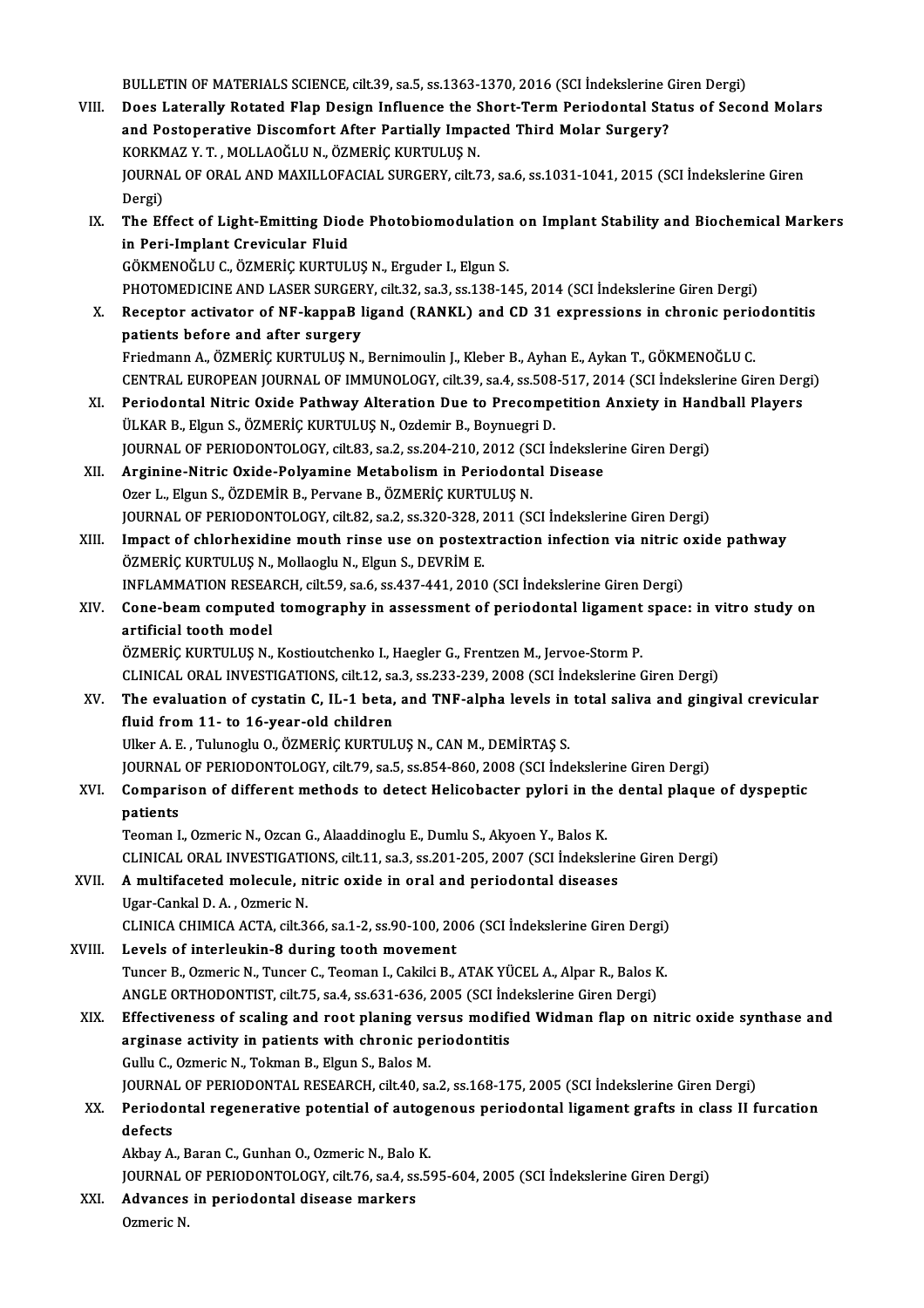CLINICA CHIMICA ACTA, cilt.343, sa.1-2, ss.1-16, 2004 (SCI İndekslerine Giren Dergi)<br>Lavel of neontarin, a markar of immune sell estivation in singivel enevievle

XXII. Level of neopterin, a marker of immune cell activation in gingival crevicular fluid, saliva, and urine<br>in patients with aggressive periodontitis CLINICA CHIMICA ACTA, cilt.343, sa.1-2, ss.1-1<br>Level of neopterin, a marker of immune<br>in patients with aggressive periodontitis<br>Ormonie N. PAVDAR T. Podur A. Engin A. Ura Ozmeric N., BAYDAR T., Bodur A., Engin A., Uraz A., Eren K., Sahin G. in patients with aggressive periodontitis<br>Ozmeric N., BAYDAR T., Bodur A., Engin A., Uraz A., Eren K., Sahin G.<br>JOURNAL OF PERIODONTOLOGY, cilt.73, sa.7, ss.720-725, 2002 (SCI İndekslerine Giren Dergi)<br>Localized alveelar b Ozmeric N., BAYDAR T., Bodur A., Engin A., Uraz A., Eren K., Sahin G.<br>JOURNAL OF PERIODONTOLOGY, cilt.73, sa.7, ss.720-725, 2002 (SCI İndekslerine Giren Dergi)<br>XXIII. Localized alveolar bone necrosis following the use **JOURNAL C<br>Localized<br>Ozmeric N.<br>INTEPNAT** Localized alveolar bone necrosis following the use of an arsenical paste: a case report<br>Ozmeric N.<br>INTERNATIONAL ENDODONTIC JOURNAL, cilt.35, sa.3, ss.295-299, 2002 (SCI İndekslerine Giren Dergi)<br>Constis diversity of Bernh Ozmeric N.<br>INTERNATIONAL ENDODONTIC JOURNAL, cilt.35, sa.3, ss.295-299, 2002 (SCI İndekslerine Giren Dergi)<br>XXIV. Genetic diversity of Porphyromonas gingivalis and its possible importance to pathogenicity<br>Ormeric N. Preus INTERNATIONAL ENDODON<br>Genetic diversity of Porpl<br>Ozmeric N., Preus H., Olsen I.<br>ACTA ODONTOLOGICA SCAN Genetic diversity of Porphyromonas gingivalis and its possible importance to pathogenic<br>Ozmeric N., Preus H., Olsen I.<br>ACTA ODONTOLOGICA SCANDINAVICA, cilt.58, sa.4, ss.183-187, 2000 (SCI İndekslerine Giren Dergi)<br>Alanine Ozmeric N., Preus H., Olsen I.<br>ACTA ODONTOLOGICA SCANDINAVICA, cilt.58, sa.4, ss.183-187, 2000 (SCI Indekslerine Giren Dergi)<br>XXV. Alanine aminopeptidase and dipeptidylpeptidase IV in Saliva: the possible role in periodont ACTA ODONTOLOGICA SCANDINAVICA, cilt.58, sa.4, ss.183-187, 2000 (SCI İndekslerine Giren Dergi) ElgunS.,OzmericN.,Demirtas S. disease<br>Elgun S., Ozmeric N., Demirtas S.<br>CLINICA CHIMICA ACTA, cilt.298, sa.1-2, ss.187-191, 2000 (SCI İndekslerine Giren Dergi)<br>The conrelation of singival enevieular fluid interleukin 8 levels and periodente Elgun S., Ozmeric N., Demirtas S.<br>CLINICA CHIMICA ACTA, cilt.298, sa.1-2, ss.187-191, 2000 (SCI İndekslerine Giren Dergi)<br>XXVI. The correlation of gingival crevicular fluid interleukin-8 levels and periodontal status in lo CLINICA CHIMICA ACTA,<br>The correlation of gine<br>juvenile periodontitis<br>Ormonic N. Bal B. Balac l The correlation of gingival crevicular flu<br>juvenile periodontitis<br>Ozmeric N., Bal B., Balos K., Berker E., Bulut S.<br>JOUPMAL OF PERJODONTOLOGY silt 60, 82.11 juvenile periodontitis<br>Ozmeric N., Bal B., Balos K., Berker E., Bulut S.<br>JOURNAL OF PERIODONTOLOGY, cilt.69, sa.11, ss.1299-1304, 1998 (SCI İndekslerine Giren Dergi)

## Diğer Dergilerde Yayınlanan Makaleler

- Iğer Dergilerde Yayınlanan Makaleler<br>I. Keyfi Adında Olan İçecek: Kefirin Diş Hekimliğindeki Yeri ve Periodontolojideki Geleceği<br>SAHİN T. ÖZMERİC KURTULUS N r Bergherde Taymanları<br>Keyfi Adında Olan İçecek: Kefi<br>ŞAHİN T., ÖZMERİÇ KURTULUŞ N. Keyfi Adında Olan İçecek: Kefirin Diş Hekimliğindeki Yeri ve Periodontolojideki Geleceği<br>ŞAHİN T., ÖZMERİÇ KURTULUŞ N.<br>Hacettepe Üniversitesi Sağlık Bilimleri Fakültesi Dergisi, cilt.8, sa.3, ss.438-452, 2021 (Diğer Kuruml SAHİN T., (<br>Hacettepe<br>Dergileri)<br>Evaluatio Hacettepe Üniversitesi Sağlık Bilimleri Fakültesi Dergisi, cilt.8, sa.3, ss.438-452, 2021 (Diğer Kurumların Hake<br>Dergileri)<br>II. Evaluation the Relationship Between Periodontal Disease and Inflammatory Bowel Diseases by<br>Emp Dergileri)<br>II. Evaluation the Relationship Between Periodontal Disease and Inflammatory Bowel Diseases by<br>Emphasizing the Role of Cytokines
- Enver A., ÖZMERİÇ KURTULUŞ N. Emphasizing the Role of Cytokines<br>Enver A., ÖZMERİÇ KURTULUŞ N.<br>ADO Klinik Bilimler Dergisi, cilt.10, sa.2, ss.143-149, 2021 (Diğer Kurumların Hakemli Dergileri)<br>Baktarilerilerden Gelen Yasamı, Diş Hakimliğinde Prehiyetikl
- III. Bakterilerilerden Gelen Yaşam: Diş Hekimliğinde Probiyotiklerin Kullanım Alanları<br>ŞAHİN T., ÖZMERİÇ KURTULUŞ N. ADO Klinik Bilimler Dergisi, cilt.10<br>Bakterilerilerden Gelen Yaşan<br>ŞAHİN T., ÖZMERİÇ KURTULUŞ N.<br>ADO Klinik Bilimler Dergişi, silt.10

ADO Klinik Bilimler Dergisi, cilt.10, sa.2, ss.135-142, 2021 (Diğer Kurumların Hakemli Dergileri)

IV. COVID-19 PANDEMİ DÖNEMİNDE DİŞ SAĞLIĞI HİZMETLERİNDE YER ALAN YARDIMCI EKİBİN ENFEKSİYON KONTROLÜNDEKİ ROLÜ

SOYSAL F., İŞLERS.Ç. ,AKCAG.,ÜNSAL F.B. ,ÖZMERİÇKURTULUŞN. Gazi Sağlık Bilimleri Dergisi, ss.52-71, 2020 (Diğer Kurumların Hakemli Dergileri)

- V. The Impact of COVID-19 Pandemic on Dentistry Practices Gazi Sağlık Bilimleri Dergisi, ss.52-71, 2020 (Diğer Kurumların Hakemli De The Impact of COVID-19 Pandemic on Dentistry Practices<br>Soysal F., İŞLER S. Ç. , PEKER İ., AKCA G., ÖZMERİÇ KURTULUŞ N., Unsal B.<br>KUMK JOUPNAL gilt The Impact of COVID-19 Pandemic on Dentistry Practices<br>Soysal F., İŞLER S. Ç. , PEKER İ., AKCA G., ÖZMERİÇ KURTULUŞ N., Unsal B.<br>KLIMIK JOURNAL, cilt.33, sa.1, ss.5-14, 2020 (ESCI İndekslerine Giren Dergi)<br>COVID 19 Pandami KLIMIK JOURNAL, cilt.33, sa.1, ss.5-14, 2020 (ESCI İndekslerine Giren Dergi)
- VI. COVID-19 Pandemi Döneminde Diş Sağlığı Hizmetlerinde Yer Alan Yardımcı Ekibin Enfeksiyon

SOYSAL F., İŞLERS.Ç. ,AKCAG.,ÜNSAL F.B. ,ÖZMERİÇKURTULUŞN. Kontrolündeki Rolü.<br>SOYSAL F., İŞLER S. Ç. , AKCA G., ÜNSAL F. B. , ÖZMERİÇ KURTULUŞ N.<br>Gazi Sağlık Bilimleri Dergisi, ss.52-71, 2020 (Diğer Kurumların Hakemli Dergileri)<br>The assesiation between inflammatery bewel disesse

## SOYSAL F., İŞLER S. Ç. , AKCA G., ÜNSAL F. B. , ÖZMERİÇ KURTULUŞ N.<br>Gazi Sağlık Bilimleri Dergisi, ss.52-71, 2020 (Diğer Kurumların Hakemli Dergileri)<br>VII. The association between inflammatory bowel disease and periodo Gazi Sağlık Bilimleri<br>The association be<br>bacterial etiology<br>ÖZMEDİC KUPTULU The association between inflammatory bowel disease a<br>bacterial etiology<br>ÖZMERİÇ KURTULUŞ N., Bissada N. F. , Paes Batista da Silva A.<br>Journal of International Asademy of Beriedentelegy, silt 30, sa

bacterial etiology<br>ÖZMERİÇ KURTULUŞ N., Bissada N. F. , Paes Batista da Silva A.<br>Journal of International Academy of Periodontology, cilt.20, sa.2, ss.40-51, 2018 (Diğer Kurumların Hakemli ÖZMERİÇ<br>Journal of<br>Dergileri)<br>Perioden

Dergileri)<br>VIII. Periodontal ve sistemik hastalıklar iki yönlü etkileşim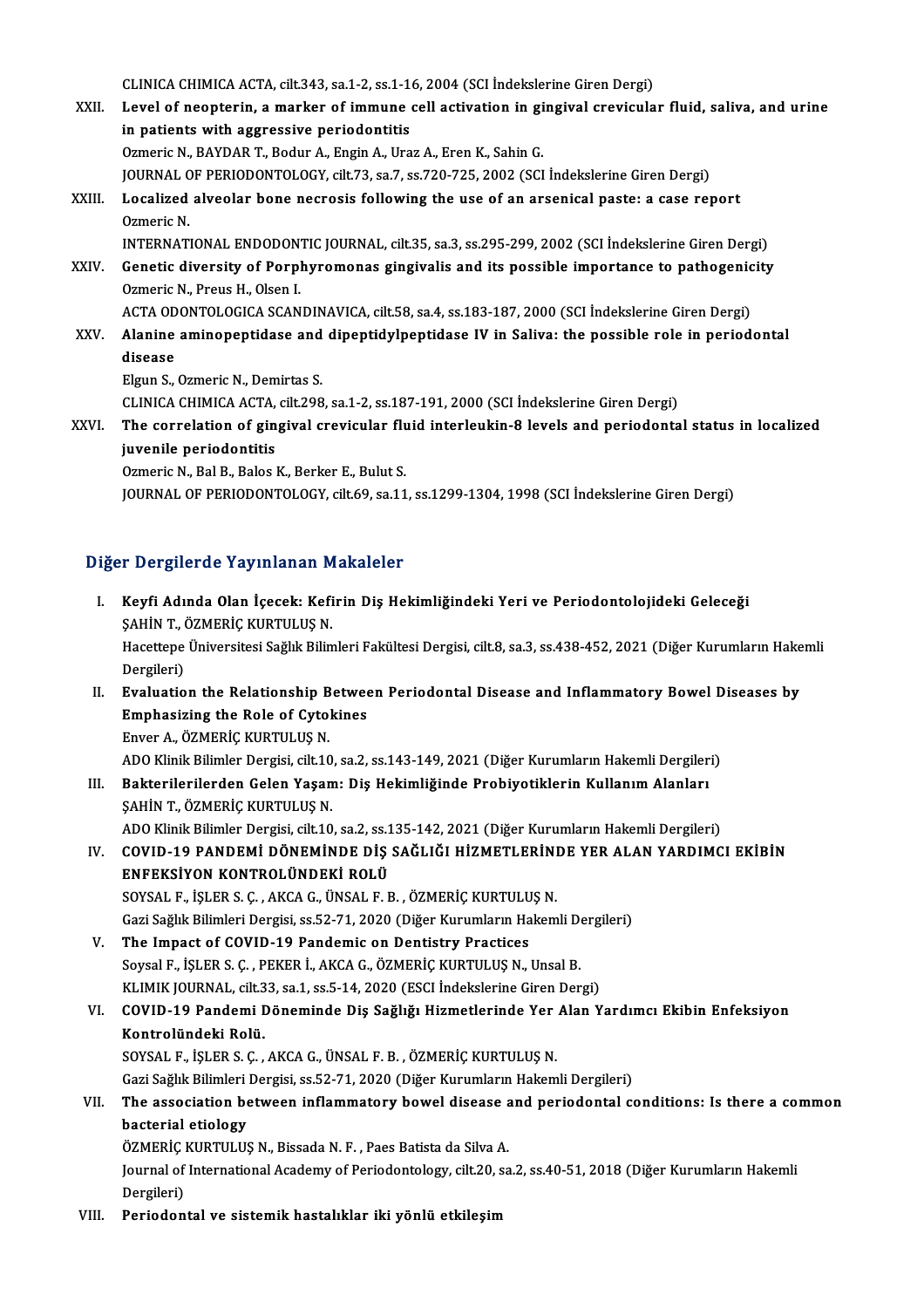ÖZMERİÇ KURTULUŞ N.

ÖZMERİÇ KURTULUŞ N.<br>Dişhekimliği Degisi, cilt.27, sa.125, ss.22-24, 2016 (Diğer Kurumların Hakemli Dergileri)<br>Chemisel Inhibition of Metriy Metallenreteineses fan Periodentel Trestment IX. Chemical Inhibition of Matrix Metalloproteinases for Periodontal Treatment ÖZMERIC KURTULUS N., GÖKMENOĞLU C. Dişhekimliği Degisi, cilt.27, sa.125, ss.22-24<br>Chemical Inhibition of Matrix Metallo<br>ÖZMERİÇ KURTULUŞ N., GÖKMENOĞLU C.<br>Clinical Anti Inflammatoru & Anti Allangu I Clinical Anti-Inflammatory & Anti-Allergy Drugs, cilt.2, sa.1, ss.21-26, 2016 (Diğer Kurumların Hakemli Dergileri) X. The role of biomarkers in bone repair and resorption in peri implant diseases Clinical Anti-Inflammatory & Anti-Allergy Drugs,<br>The role of biomarkers in bone repair and<br>ÖZMERİÇ KURTULUŞ N., ÖZMERİÇ A., GÜRBÜZ S.<br>TURKIYE KI INIKLERI JOURNAL OF MEDICAL SCI TURKIYE KLINIKLERI JOURNAL OF MEDICAL SCIENCES, cilt.5, sa.1, ss.48-53, 2014 (Diğer Kurumların Hakemli Dergileri) ÖZMERİÇ<br>TURKIYE F<br>Dergileri)<br>Peri İmpl TURKIYE KLINIKLERI JOURNAL OF MEDICAL SCIENCES, cilt.5, sa.1, ss.48-53, 2014 (Diğer Kurumların Hak<br>Dergileri)<br>XI. Peri İmplant Hastalıklarında Kemik Yıkım ve Yapım Mekanizmalarında Rol Oynayan Biyolojik<br>Pelisteeler Dergileri)<br><mark>Peri İmplar</mark><br>Belirteçler<br>ÖzMEPİC KI Peri İmplant Hastalıklarında Kemik Yıkım v<br>Belirteçler<br>ÖZMERİÇ KURTULUŞ N., ÖZMERİÇ A., GÜRBÜZ S.<br>TÜRKİVE KI İNİKLERİ silt 5, 89,1, 85,49,54,2014 Belirteçler<br>ÖZMERİÇ KURTULUŞ N., ÖZMERİÇ A., GÜRBÜZ S.<br>TÜRKİYE KLİNİKLERİ, cilt.5, sa.1, ss.48-54, 2014 (Hakemsiz Dergi) XII. OPG-RANKL Levels after Continuous Orthodontic Force TÜRKİYE KLİNİKLERİ, cilt.5, sa.1, ss.48-54, 2014 (Hakemsiz Dergi)<br><mark>OPG-RANKL Levels after Continuous Orthodontic Force</mark><br>BALOŞ TUNCER B., ÖZDEMİR B., Duygu b., bavbek karakaya i., ERGÜDER B. İ. , ATAK YÜCEL A., ARAL L. A. , OPG-RANKL Levels af<br>BALOŞ TUNCER B., ÖZD<br>ÖZMERİÇ KURTULUŞ N.<br>CAZI MEDICAL IQUPNA BALOŞ TUNCER B., ÖZDEMİR B., Duygu b., bavbek karakaya i., ERGÜDER B. İ. , ATAK YÜ<br>ÖZMERİÇ KURTULUŞ N.<br>GAZI MEDICAL JOURNAL, cilt.24, ss.33-36, 2013 (Diğer Kurumların Hakemli Dergileri)<br>OPC BANKL J EVELS AETER CONTINOUS OR ÖZMERİÇ KURTULUŞ N.<br>GAZI MEDICAL JOURNAL, cilt.24, ss.33-36, 2013 (Diğer Kurumların Hakemli Dergileri)<br>XIII. OPG RANKL LEVELS AFTER CONTINOUS ORTHODONTIC FORCE BALOŞ TUNCER B., ÖZDEMİR B., DUYGU B., İDİL B. K., ATAK YÜCEL A., ARAL L. A., ÖZMERİÇ KURTULUŞ N. OPG RANKL LEVELS AFTER CONTINOUS ORTHODONTIC FORCE<br>BALOŞ TUNCER B., ÖZDEMİR B., DUYGU B., İDİL B. K. , ATAK YÜCEL A., ARAL L. A. , ÖZMERİÇ<br>GAZİ MEDİCAL JOURNAL, cilt.24, sa.2, ss.33-36, 2013 (Diğer Kurumların Hakemli Dergi XIV. Neopterine profile to evaluate the effectiveness of treatment in aggressive periodontitis<br>BODUR A., BAYDAR T., ÖZMERİÇ KURTULUŞ N., ENGİN A. B., URAZ A., EREN K., ŞAHİN G. GAZİ MEDİCAL JOURNAL, cilt.24, sa.2, ss.33-36, 2013 (Diğer Kurumların Hakemli Dergile<br>Neopterine profile to evaluate the effectiveness of treatment in aggressive pe<br>BODUR A., BAYDAR T., ÖZMERİÇ KURTULUŞ N., ENGİN A. B. , U Neopterine profile to evaluate the effectiveness of treatment in agg<br>BODUR A., BAYDAR T., ÖZMERİÇ KURTULUŞ N., ENGİN A. B. , URAZ A., EREN I<br>Pteridines, cilt.14, sa.3, ss.77-81, 2003 (Diğer Kurumların Hakemli Dergileri)<br>Pe XV. Periodontal Hastalığın teşhisinde tükürük Cystatin C düzeyinin rolü Pteridines, cilt.14, sa.3, ss.77-81, 2003 (Diğer Kurun<br>Periodontal Hastalığın teşhisinde tükürük Cy:<br>URAZ A., ELGÜN ÜLKAR S., ÖZMERİÇ KURTULUŞ N.<br>TURKISH JOURNAL OF RIOCHEMISTRY TURK RIYOL Periodontal Hastalığın teşhisinde tükürük Cystatin C düzeyinin rolü<br>URAZ A., ELGÜN ÜLKAR S., ÖZMERİÇ KURTULUŞ N.<br>TURKISH JOURNAL OF BIOCHEMISTRY-TURK BIYOKIMYA DERGISI, cilt.27, sa.2, ss.59-63, 2002 (Diğer Kurumların<br>Hakam URAZ A., ELGÜN ÜL<br>TURKISH JOURNAL<br>Hakemli Dergileri)<br>Monitoring of bu TURKISH JOURNAL OF BIOCHEMISTRY-TURK BIYOKIMYA DERGISI, cilt.27, sa.2, ss.59-63, 2002 (Diğer Kurumların<br>Hakemli Dergileri)<br>XVI. Monitoring of buccal epithelial cells by alkaline comet assay single cell gel electrophoresis Hakemli Dergileri)<br>Monitoring of buccal epithelial cells by alk<br>in cytogenetic evaluation of chlorhexidine<br>FREN K. ÖZMERİC KURTULUS N. SARDAS S in cytogenetic evaluation of chlorhexidine<br>EREN K., ÖZMERİÇ KURTULUŞ N., ŞARDAŞ S. Clinical Oral Investigations, 2002 (Diğer Kurumların Hakemli Dergileri) XVII. Determination of Neopterin Levels in Gingival Crevicular Fluid GCF A Engin A., BAYDAR T., ÖZMERİÇ KURTULUŞ N., BODUR A., URAZ A., EREN K., ŞAHİN G. Chemistry and Biology of Pteridines and Folates, ss.383-386, 2002 (Diğer Kurumların Hakemli Dergileri) Engin A., BAYDAR T., ÖZMERİÇ KURTULUŞ N., BODUR A., URAZ A., EREN K., Ş., Chemistry and Biology of Pteridines and Folates, ss.383-386, 2002 (Diğer Ku<br>XVIII. Tükürük kalsiyum ve fosfat düzeyinin periodontal hastalıktaki rol Chemistry and Biology of Pteridines and Folates, ss<br>Tükürük kalsiyum ve fosfat düzeyinin period<br>URAZ A., ÖZMERİÇ KURTULUŞ N., ELGÜN ÜLKAR S.<br>Atatürk Üniversitesi Dis Hekimliği Fekültesi Dersisi Tükürük kalsiyum ve fosfat düzeyinin periodontal hastalıktaki rolü<br>URAZ A., ÖZMERİÇ KURTULUŞ N., ELGÜN ÜLKAR S.<br>Atatürk Üniversitesi Diş Hekimliği Fakültesi Dergisi, cilt.10, sa.2, ss.29-34, 2000 (Diğer Kurumların Hakemli<br> URAZ A., Ö<br>Atatürk Ür<br>Dergileri)<br>Adana ili Atatürk Üniversitesi Diş Hekimliği Fakültesi Dergisi, cilt.10, sa.2, ss.29-34, 2000 (Diğer Kurumların Hakemli<br>Dergileri)<br>XIX. Adana ilinde 6 11 yaş grubu çocukların ağız diş sağlığı durumlarının değerlendirilmesi Adana Dergileri)<br>Adana ilinde 6 11 yaş ş<br>ilköğretim okulu 1999<br>ÖZTUNC H. HAYTACM C ilköğretim okulu 1999<br>ÖZTUNÇ H., HAYTAÇ M. C. , ÖZMERİÇ KURTULUŞ N., Uzel İ. ilköğretim okulu 1999<br>ÖZTUNÇ H., HAYTAÇ M. C. , ÖZMERİÇ KURTULUŞ N., Uzel İ.<br>Gazi Üniv Dişhekimliği Fakültesi Dergisi, 2000 (Diğer Kurumların Hakemli Dergileri)<br>Saliyary arginassa in nationts with adult norjadantitis. XX. Salivary arginase in patients with adult periodontitis ÖZMERIC KURTULUS N., ELGÜN ÜLKAR S., URAZ A. Gazi Üniv Dişhekimliği Fakültesi Dergisi, 2000 (Diğe<br>Salivary arginase in patients with adult perio<br>ÖZMERİÇ KURTULUŞ N., ELGÜN ÜLKAR S., URAZ A.<br>Clin Oral Investis sa 4, sa 21, 2000 (Diğer Kurumla Clin. Oral Investig, sa.4, ss.21, 2000 (Diğer Kurumların Hakemli Dergileri) XXI. The effect of a collagen membrane in regenerative therapy of two wall intrabony defects in dogs ÖZMERİÇ KURTULUŞ N., BAL A. B., OYGÜR T., Baloş K. The effect of a collagen membrane in regenerative therapy of two wall intrabony defects<br>ÖZMERİÇ KURTULUŞ N., BAL A. B. , OYGÜR T., Baloş K.<br>Periodontal Clinical Investigation, cilt.22, sa.22, ss.22-30, 2000 (Diğer Kurumlar ÖZMERİÇ KURTULUŞ N., BAL A. B. , OYGÜR T., Baloş K.<br>Periodontal Clinical Investigation, cilt.22, sa.22, ss.22-30, 2000 (Diğer Kurumların Hakemli Dergile<br>XXII. Klas III Furkasyon Defektlerinin Tedavisinde Polilaktid Esaslı Periodontal Clinical Investigation, cilt.22, sa.22, ss.22-30, 2000 (Diğer Kurumların Hakeml<br>Klas III Furkasyon Defektlerinin Tedavisinde Polilaktid Esaslı bir Membran Ku<br>ÖZMERİÇ KURTULUŞ N., HAYTAÇ M. C. , ÖZCAN G., ALAADD Klas III Furkasyon Defektlerinin Tedavisinde Polilaktid Esaslı bir Membran Kullanımı<br>ÖZMERİÇ KURTULUŞ N., HAYTAÇ M. C. , ÖZCAN G., ALAADDİNOĞLU E. E. , GÜLTEKİN S. E.<br>Atatürk U. Diş Hek Fak .Der, cilt.10, sa.1, ss.17-21, 2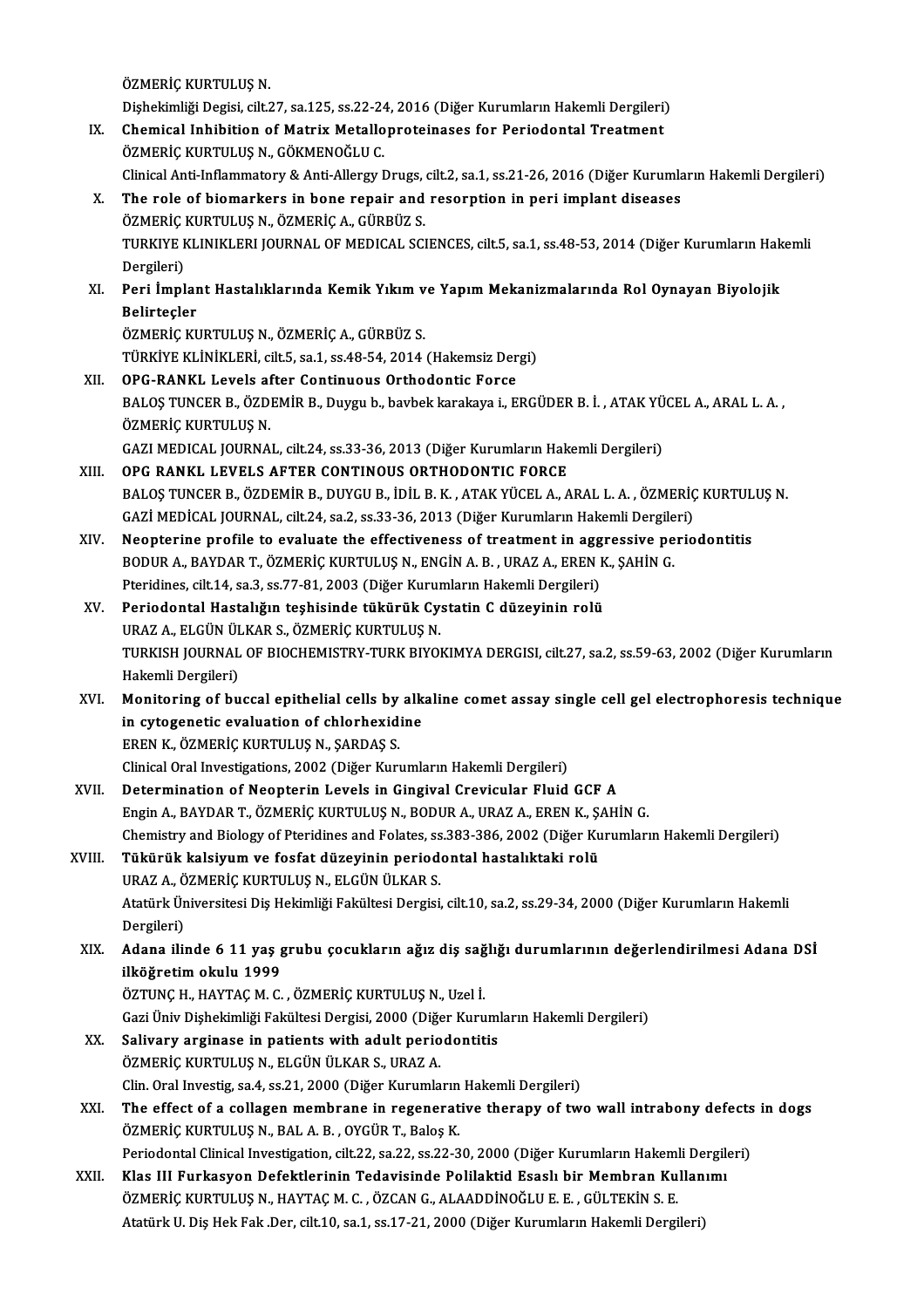### XXIII. Ara yüz bakımı ve periodontal sağlık

ÖZMERİÇKURTULUŞN.,GöfteciB.,KURTİŞM.B. ,BALA.B. Gazi Üniv Dişhekimliği Fakültesi Dergisi, 1994 (Diğer Kurumların Hakemli Dergileri)

## Kitap & Kitap Bölümleri

itap & Kitap Bölümleri<br>I. Periodontal Hastalıklarla Bağırsak Hastalıkları Arasındaki İlişkide Oral ve İntestinal Mikrobiyotanın<br>Rolü perio<br>Perio<br>Rolü<br>ist EB Periodontal Hastalıklarla Bağırs<br>Rolü<br>İŞLER S.Ç., ÖZMERİÇ KURTULUŞ N.<br>Türkiye Klinikleri Beriodontalesi...Ö

Rolü<br>İŞLER S. Ç. , ÖZMERİÇ KURTULUŞ N.<br>Türkiye Klinikleri Periodontoloji - Özel Konular- Periodontal ve Sistemik Hastalıklarda Mikrobiyal Etkileşim, Fatma<br>Perrin Üneel, Editör, Türkiye Klinikleri Die Hekimliği Pilimleri De İŞLER S. Ç. , ÖZMERİÇ KURTULUŞ N.<br>Türkiye Klinikleri Periodontoloji - Özel Konular- Periodontal ve Sistemik Hastalıklarda Mikrob<br>Berrin Ünsal, Editör, Türkiye Klinikleri Diş Hekimliği Bilimleri Dergisi, Ankara, ss.32-37, 2 Türkiye Klinikleri Periodontoloji - Özel Konular- Periodontal ve Sistemik Hastalıklarda Mikrobiyal Etkileşim, Fatm<br>Berrin Ünsal, Editör, Türkiye Klinikleri Diş Hekimliği Bilimleri Dergisi, Ankara, ss.32-37, 2020<br>II. Pe

Berri<br><mark>Peric</mark><br>rolü<br>ist en Periodontal hastalıklarla bağırs<br>rolü<br>İŞLER S. Ç. , ÖZMERİÇ KURTULUŞ N.<br>Türkiye Klinikleri Beriodenteleji Ber

rolü<br>İŞLER S. Ç. , ÖZMERİÇ KURTULUŞ N.<br>Türkiye Klinikleri Periodontoloji-Periodontal ve Sistemik Hastalıklarda Mikrobiyal Etkileşim, Fatma Berrin Ünsal,<br>Editön Türkiye Klinikleri (Ortadeğu Beklam Tenrim Yayıngılık Turizm E İŞLER S. Ç. , ÖZMERİÇ KURTULUŞ N.<br>Türkiye Klinikleri Periodontoloji-Periodontal ve Sistemik Hastalıklarda Mikrobiyal Etkileşim, Fatma Berrin Ünsal,<br>Editör, Türkiye Klinikleri (Ortadoğu Reklam Tanıtım Yayıncılık Turizm Eğit Türkiye Klinikle<br>Editör, Türkiye<br>ss.32-37, 2020

## Hakemli Kongre / Sempozyum Bildiri Kitaplarında Yer Alan Yayınlar

- akemli Kongre / Sempozyum Bildiri Kitaplarında Yer Alan Yayınlar<br>I. Effect of boron nitride- coating on the osseointegration of titanium dental implants A rabbit model<br>ÖZMERİC KURTULUS N. CÖKMENOČLUS SAKALS Ö. ÖZMERA ODU ÖZMERİÇIĞ) ÖZÜNPOZJUNI DINIH INKUPNI'INUN TOTIKUR TUJIKKI<br>ÖZMERİÇ KURTULUŞN., GÖKMENOĞLU C., ÇAKAL G.Ö., Özmeriç A., ODUNCUOĞLU B.F., Kaftanoğlu B.<br>20th Annual Scientific Meeting of the Euronean Associationfor Ossesintegra Effect of boron nitride- coating on the osseointegration of titanium dental implants – A rabbit mo<br>ÖZMERİÇ KURTULUŞ N., GÖKMENOĞLU C., ÇAKAL G. Ö. , Özmeriç A., ODUNCUOĞLU B. F. , Kaftanoğlu B.<br>28th Annual Scientific Meeti ÖZMERİÇ KURTULUŞ N., GÖKMENOĞLU C., ÇAKAL G. Ö. , Özmeriç A., ODUNCUOĞLU B. F. , Kaftanoğlu B.<br>28th Annual Scientific Meeting of the European Associationfor Osseointegration, Lizbon, Portekiz, 26 - 28 Eylül<br>2019, cilt.30, 28th Annual Scientific Meeting of the European Associationfor Osseointegration, Lizbon, Portekiz, 2<br>2019, cilt.30, ss.233<br>II. İmplant çevresi enfeksiyonlarda uzun dönemde implant kaybını önlemek mümkün mü?<br>ÖZMEDİC KUPTU
- 2019, cilt.30, ss.233<br>İmplant çevresi enfek<br>ÖZMERİÇ KURTULUŞ N.<br>TDP 24. Uluslararesı Dis İmplant çevresi enfeksiyonlarda uzun dönemde implant<br>ÖZMERİÇ KURTULUŞ N.<br>TDB 24. Uluslararası DişHekimliği Kongresi, 27 - 30 Eylül 2018<br>Beheet Disease and Beriedental sendition

- ÖZMERİÇ KURTULUŞ N.<br>IDB 24. Uluslararası DişHekimliği Kongresi, 27 -<br>III. Behcet Disease and Periodontal condition<br>OPDIWU MAZ E. ÖZMERİÇ KURTULUS N. ELÇÜN TDB 24. Uluslararası DişHekimliği Kongresi, 27 - 30 Eylül 2018<br>Behcet Disease and Periodontal condition<br>ORDUYILMAZ F., ÖZMERİÇ KURTULUŞ N., ELGÜN ÜLKAR S., GÜRBÜZ S., KÜÇÜK H., Bitik B., TUFAN A., GÖKER B.<br>Europerio 9, 20 Behcet Disease and Periodonta<br>ORDUYILMAZ F., ÖZMERİÇ KURTUL<br>Europerio 9, 20 - 23 Haziran 2018<br>evaluation of the offects of ran
- IV. evaluation of the effects of rapid maxillary expansion on pain and cytokine levels Europerio 9, 20 - 23 Haziran 2018<br>evaluation of the effects of rapid maxillary expansion on pain and cytokine levels<br>çağlayan topal s., BALOŞ TUNCER B., ELGÜN ÜLKAR S., ERGÜDER B. İ. , ÖZMERİÇ KURTULUŞ N.<br>93rd Cangress of evaluation of the effects of rapid maxillary expansion on pain an<br>çağlayan topal s., BALOŞ TUNCER B., ELGÜN ÜLKAR S., ERGÜDER B. İ. , ÖZI<br>93rd Congress of the European Orthodontic Society, 5 - 10 Haziran 2017<br>Belationship çağlayan topal s., BALOŞ TUNCER B., ELGÜN ÜLKAR S., ERGÜDER B. İ. , ÖZMERİÇ KURTULUŞ N.<br>93rd Congress of the European Orthodontic Society, 5 - 10 Haziran 2017<br>V. Relationship Between Periodontal Findings And Serum Inflamma
- 93rd Congress of the European Orthodontic Soc<br>Relationship Between Periodontal Finding<br>Granulomatosis With Polyangiitis Patients<br>Cippiiz ς ÖΖΜΕΡΙΟ ΚΗΡΤΗΗ Ης ΝΑΚΙΟΡΙΝΑ Ο Relationship Between Periodontal Findings And Serum Inflammat<br>Granulomatosis With Polyangiitis Patients<br>GÜRBÜZ S., ÖZMERİÇ KURTULUŞ N., KÜÇÜK H., ORDUYILMAZ F., GÖKER B.<br>22nd Pass Congress 4, 07 Mayıs 2017 Granulomatosis With Polyangiitis Patients<br>GÜRBÜZ S., ÖZMERİÇ KURTULUŞ N., KÜÇÜK H., ORDUYILMAZ F., GÖKER B.<br>22nd Bass Congress, 4 - 07 Mayıs 2017
- GÜRBÜZ S., ÖZMERİÇ KURTULUŞ N., KÜÇÜK H., ORDUYILMAZ F., GÖKER B.<br>22nd Bass Congress, 4 07 Mayıs 2017<br>VI. RELATIONSHIP BETWEEN PERIODONTAL FINDINGS AND SERUM INFLAMMATORY MARKERS IN<br>TURKISH CRANIU OMATOSIS WITH POLYANCUT 22nd Bass Congress, 4 - 07 Mayıs 2017<br>RELATIONSHIP BETWEEN PERIODONTAL FINDINGS AND SEF<br>TURKISH GRANULOMATOSIS WITH POLYANGIITIS PATIENTS<br>CÜRPÜZ S. ÖZMERİC KURTULUS N. KÜÇÜK H. ORDUVU MAZ E. GÖK RELATIONSHIP BETWEEN PERIODONTAL FINDINGS AND SERUM I<br>TURKISH GRANULOMATOSIS WITH POLYANGIITIS PATIENTS<br>GÜRBÜZ S., ÖZMERİÇ KURTULUŞ N., KÜÇÜK H., ORDUYILMAZ F., GÖKER B.<br>22. PeSS Congress. SELANİK Yunanistan 4., 07 Marıs 2 TURKISH GRANULOMATOSIS WITH POLYANGIITIS PAT<br>GÜRBÜZ S., ÖZMERİÇ KURTULUŞ N., KÜÇÜK H., ORDUYILMAZ<br>22. BaSS Congress, SELANİK, Yunanistan, 4 - 07 Mayıs 2017<br>Fualuation of quidative etnese biomarkans in nationts GÜRBÜZ S., ÖZMERİÇ KURTULUŞ N., KÜÇÜK H., ORDUYILMAZ F., GÖKER B.<br>22. BaSS Congress, SELANİK, Yunanistan, 4 - 07 Mayıs 2017<br>VII. Byaluation of oxidative stress biomarkers in patients treated with rapid maxillary expansion<br>
- 22. BaSS Congress, SELANİK, Yunanistan, 4 07 Mayıs 2017<br>Evaluation of oxidative stress biomarkers in patients treated with raj<br>BALOŞ TUNCER B., çağlayan topal s., ELGÜN ÜLKAR S., ÖZMERİÇ KURTULUŞ N.<br>American Association Evaluation of oxidative stress biomarkers in patient<br>BALOŞ TUNCER B., çağlayan topal s., ELGÜN ÜLKAR S., ÖZM<br>American Association of Orthodontics, 21 - 25 Nisan 2017<br>Cranülamatisis Polianiiitis Olgulanında Ağır isi ve Pe BALOŞ TUNCER B., çağlayan topal s., ELGÜN ÜLKAR S., ÖZMERİÇ KURTULUŞ N.<br>American Association of Orthodontics, 21 - 25 Nisan 2017<br>VIII. Granülamotisis Polianjiitis Olgularında Ağız içi ve Periodontal Durumun Klinik Olar
- American Associatio<br>Granülamotisis Po<br>Değerlendirilmesi<br>ÖZMEDİC KUPTULUS Granülamotisis Polianjiitis Olgularında Ağız içi ve Periodontal D<br>Değerlendirilmesi<br>ÖZMERİÇ KURTULUŞ N., GÜRBÜZ S., ORDUYILMAZ F., BİTİK B., GÖKER B.<br>Türk Periodontaleji Derneği 45 Bilimesi Kongresi ve 25 Semnegyumu A De<mark>ğerlendirilmesi</mark><br>ÖZMERİÇ KURTULUŞ N., GÜRBÜZ S., ORDUYILMAZ F., BİTİK B., GÖKER B.<br>Türk Periodontoloji Derneği 45. Bilimsel Kongresi ve 25. Sempozyumu, Ankara, Türkiye, 12 - 14 Kasım 2015<br>Cranülamatöz polianiitis olayla ÖZMERİÇ KURTULUŞ N., GÜRBÜZ S., ORDUYILMAZ F., BİTİK B., GÖKER B.<br>Türk Periodontoloji Derneği 45. Bilimsel Kongresi ve 25. Sempozyumu, Ankara, Türkiye, 12 - 14<br>IX. Granülamatöz polianjitis olgularında ağıziçi ve period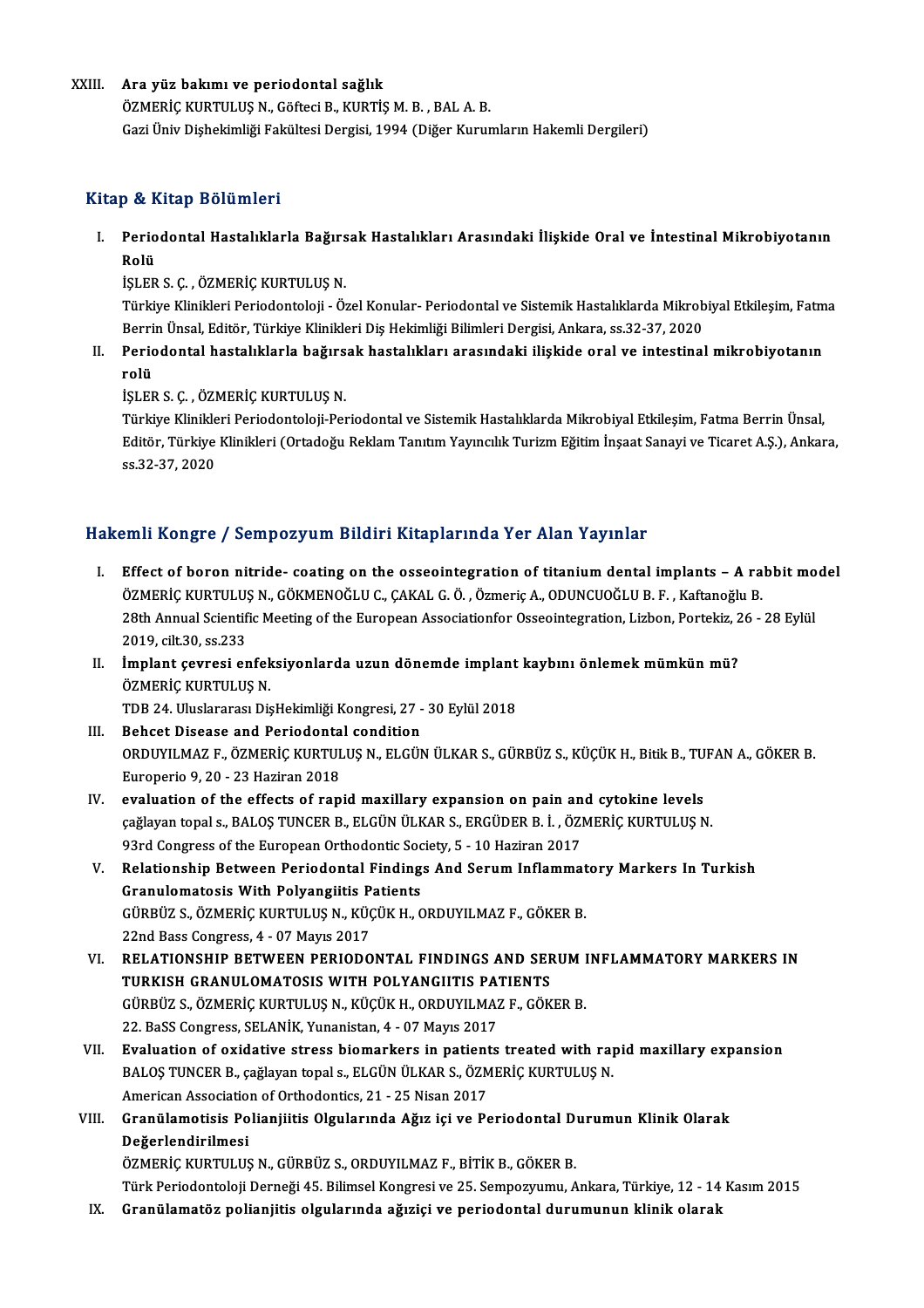değerlendirilmesi

değerlendirilmesi<br>GÜRBÜZ S., ÖZMERİÇ KURTULUŞ N., ORDUYILMAZ F., Bitik B., GÖKER B.<br>Türk Periodenteleji Kongresi Türkiye 12 - 14 Kesun 2015-se 80 değerlendirilmesi<br>GÜRBÜZ S., ÖZMERİÇ KURTULUŞ N., ORDUYILMAZ F., Bitik B., GÖK<br>Türk Periodontoloji Kongresi, Türkiye, 12 - 14 Kasım 2015, ss.80<br>Periodontitis bestalarında kamik isi defektlerin tedevisind

GÜRBÜZ S., ÖZMERİÇ KURTULUŞ N., ORDUYILMAZ F., Bitik B., GÖKER B.<br>Türk Periodontoloji Kongresi, Türkiye, 12 - 14 Kasım 2015, ss.80<br>X. Periodontitis hastalarında kemik içi defektlerin tedavisinde trombositten zengin fibrin Türk Periodontoloji Kongresi, Türkiye, 12 - 1<br>Periodontitis hastalarında kemik içi def<br>matriks proteinlerinin karşılaştırılması<br>AYKOL S. OPDIIVILMAZ E. ÖZMERİÇ KURTU matriks proteinlerinin karşılaştırılması<br>AYKOL S., ORDUYILMAZ F., ÖZMERİÇ KURTULUŞ N. matriks proteinlerinin karşılaştırılması<br>AYKOL S., ORDUYILMAZ F., ÖZMERİÇ KURTULUŞ N.<br>Türk Periodontoloji Derneği Kongresi, Türkiye, 12 - 14 Kasım 2015<br>Treatment of a Batiant with Unilateral Cleft Lin and Balata u XI. Treatment of a Patient with Unilateral Cleft Lip and Palate with Free Gingival Greft ÖZMERIC KURTULUS N., Selin A., CANKAL D. A. Türk Periodontoloji Derneği Kongresi, Türkiye,<br>Treatment of a Patient with Unilateral Cle<br>ÖZMERİÇ KURTULUŞ N., Selin A., ÇANKAL D. A.<br>Furonerio 8.3., 06 Hariran 2015, cilt 42.58.266 Europerio 8, 3 - 06 Haziran 2015, cilt.42, ss.266 ÖZMERİÇ KURTULUŞ N., Selin A., ÇANKAL D. A.<br>Europerio 8, 3 - 06 Haziran 2015, cilt.42, ss.266<br>XII. coating of titanium implants with boron nitride by rf magnetron sputtering<br>CÖYMENOČLU C. ÖZMERİC YURTULUS N. CAKAL C. Ö. dö GÖKMENOĞLU C., ÖZMERİÇ KURTULUŞ N., ÇAKAL G. Ö. , dökmetaş n., ergene c., Kaftanoğlu B.<br>Europerio 8, 3 - 06 Haziran 2015, cilt.42 coating of titanium implants with bo<br>GÖKMENOĞLU C., ÖZMERİÇ KURTULUŞ N<br>Europerio 8,3 - 06 Haziran 2015, cilt.42<br>Treatment of a natient with unilater GÖKMENOĞLU C., ÖZMERİÇ KURTULUŞ N., ÇAKAL G. Ö. , dökmetaş n., ergene c., Kaftanoğlu B<br>Europerio 8, 3 - 06 Haziran 2015, cilt.42<br>XIII. Treatment of a patient with unilateral cleft lip and palate with free gingival graf Europerio 8, 3 - 06 Haziran 2015, cilt.42<br>Treatment of a patient with unilateral cleft<br>AYKOL S., ÇANKAL D. A. , ÖZMERİÇ KURTULUŞ N.<br>Europerio 8, 3, .06 Haziran 2015, cilt.42. Treatment of a patient with unilater<br>AYKOL S., ÇANKAL D. A. , ÖZMERİÇ KURT<br>Europerio 8, 3 - 06 Haziran 2015, cilt.42<br>Evaluation of Avvaraness of Presnan AYKOL S., ÇANKAL D. A. , ÖZMERİÇ KURTULUŞ N.<br>Europerio 8, 3 - 06 Haziran 2015, cilt.42<br>XIV. Evaluation of Awareness of Pregnant Women on Periodontal Health and Assessment of Changes<br> Europerio 8, 3 - 06 Haziran 201!<br>Evaluation of Awareness of I<br>after Periodontal Treatment<br>Sungur G. ÖZMEDİC KUPTULUS Evaluation of Awareness of Pr<br>after Periodontal Treatment<br>Sungur Ç., ÖZMERİÇ KURTULUŞ N.<br>2015 JADR (AADR (CADR Ceneral i after Periodontal Treatment<br>Sungur Ç., ÖZMERİÇ KURTULUŞ N.<br>2015 IADR/AADR/CADR General Session & Exhibition Boston, 11 - 14 Mart 2015<br>Consentrated Creuth Festars And Cuided Bone Beseneration Combinati Sungur Ç., ÖZMERİÇ KURTULUŞ N.<br>2015 IADR/AADR/CADR General Session & Exhibition Boston, 11 - 14 Mart 2015<br>XV. Concentrated Growth Factors And Guided Bone Regeneration Combination For Maxiller Sinus<br>Augmentation:A Case Repo 2015 IADR/AADR/CADR Genera<br>Concentrated Growth Factors<br>Augmentation:A Case Report<br>UNSALE R. ÖZMERIC KURTULU Concentrated Growth Factors And Guided Bone Rege<br>Augmentation:A Case Report<br>ÜNSAL F. B. , ÖZMERİÇ KURTULUŞ N., KARAKIŞ S., AYKOL S.<br>Secieded Giontifice De Odentelegia Implentelegice III Cengr Augmentation:A Case Report<br>ÜNSAL F. B. , ÖZMERİÇ KURTULUŞ N., KARAKIŞ S., AYKOL S.<br>Sociedad Cientifica De Odontologia Implantologica III Congreso Intercional SCOI, Granada, Nikaragua, 27 - 29 Mart<br>2014 ÜNSA<br>Socied<br>2014<br>Borer Sociedad Cientifica De Odontologia Implantologica III Cong<br>2014<br>XVI. Boron Nitride Coating on Titanium Dental Implants<br>ÖZMERLE KURTULUS N. CÖKMENOĞLU C. Dölmetes N. C. 2014<br>Boron Nitride Coating on Titanium Dental Implants<br>ÖZMERİÇ KURTULUŞ N., GÖKMENOĞLU C., Dökmetaş N., ÇAKAL G. Ö. , Ergene C., Kaftanoğlu B.<br>American Academy of Beriodentelegy. 99th Annual Meeting, Philodelphia, Amerika Boron Nitride Coating on Titanium Dental Implants<br>ÖZMERİÇ KURTULUŞ N., GÖKMENOĞLU C., Dökmetaş N., ÇAKAL G. Ö. , Ergene C., Kaftanoğlu B.<br>American Academy of Periodontology, 99th Annual Meeting, Philadelphia, Amerika Birle ÖZMERİÇ K<br>American A<br>Ekim 2013<br>Effecte of XVII. Effects of different flap designs on incidence of pain swelling infection and alveolar osteitis Ekim 2013<br>Effects of different flap designs on incidence of pain swellin<br>following partially impacted mandibular 3rd molar surgery<br>KORKMAZ V T. MOLLAQČLU N. ÖZMERIC KURTULUS N Effects of different flap designs on incidence of pa<br>following partially impacted mandibular 3rd molar<br>KORKMAZ Y.T., MOLLAOĞLU N., ÖZMERİÇ KURTULUŞ N.<br>19th International Turkish Assosiations of Oral and Movil 18th International Turkish Associations of Oral and Maxillofacial Surgery (TAOMS) Congress, Antalya, Türkiye, 2 -<br>06 Ekim 2011, ss.128-129 KORKMAZ Y. T., MOLLAOĞLU N., ÖZMERİÇ KURTULUŞ N. 18th International Turkish Associations of Oral and Maxillofacial Su<br>06 Ekim 2011, ss.128-129<br>XVIII. The effect of LED photobiomodulation on implant stability 06 Ekim 2011, ss.128-129<br>The effect of LED photobiomodulatio<br>GÖKMENOĞLU C., ÖZMERİÇ KURTULUŞ N. The effect of LED photobiome<br>GÖKMENOĞLU C., ÖZMERİÇ KURT<br>EuroPerio7, 6 - 09 Haziran 2011<br>The effect of LED photobiome GÖKMENOĞLU C., ÖZMERİÇ KURTULUŞ N.<br>EuroPerio7, 6 - 09 Haziran 2011<br>XIX. The effect of LED photobiomodulation following implant surgery on IL 1beta PGE2 TGF beta and<br> nitris exide levels in peri implant crevicula EuroPerio7, 6 - 09 Haziran 2011<br>The effect of LED photobiomodulation following i<br>nitric oxide levels in peri implant crevicular fluid<br>ÖZMERİC KURTULUS N. CÖKMENOČLU C. ELCÜNÜLKAL The effect of LED photobiomodulation following implantic oxide levels in peri implant crevicular fluid<br>ÖZMERİÇ KURTULUŞ N., GÖKMENOĞLU C., ELGÜN ÜLKAR S.<br>EuroPeriez é. 00 Heriran 2011 nitric oxide levels in peri implant crevicular fluid<br>ÖZMERİÇ KURTULUŞ N., GÖKMENOĞLU C., ELGÜN ÜLKAR S.<br>EuroPerio7, 6 - 09 Haziran 2011 ÖZMERİÇ KURTULUŞ N., GÖKMENOĞLU C., ELGÜN ÜLKAR S.<br>EuroPerio7, 6 - 09 Haziran 2011<br>XX. Effects of different flap designs on periodontal health of adjacent 2nd molar following partially<br>impested mandibular <sup>3</sup>rd molar surso EuroPerio7, 6 - 09 Haziran 2011<br>Effects of different flap designs on perio<br>impacted mandibular 3rd molar surgery<br>KORKMAZ V T. ÖZMERİC KURTULUS N. MOLI Effects of different flap designs on periodontal head<br>impacted mandibular 3rd molar surgery<br>KORKMAZ Y.T.,ÖZMERİÇ KURTULUŞ N., MOLLAOĞLU N.<br>The 1st Hellenis Israeli Turkish Associations of Oral and l impacted mandibular 3rd molar surgery<br>KORKMAZ Y. T. , ÖZMERİÇ KURTULUŞ N., MOLLAOĞLU N.<br>The 1st Hellenic,Israeli, Turkish Associations of Oral and Maxillofacial Surgery (TAOMS) Scientific Meeting in conjuction with 17th International Congress of Turkish Associaton of Oral and Maxillofacial Surgery, İstanbul, Türkiye,14 -17Ekim2010, ss.107 conjuction with 17th International Congress of Turkish Associaton of Oral and Maxillofacial Surgery, İstanbul,<br>Türkiye, 14 - 17 Ekim 2010, ss.107<br>XXI. The correlation of gingival crevicular fluid interleukin-8 levels with Türkiye, 14 - 17 Ekim 2010, ss.107<br>The correlation of gingival crevicular fluid interleukin-8 levels with periodonta<br>juvenile periodontitis. 2 nd Congress of the Balkan Stomatologyical Society, 30<br>PULUES, ÖZMERIC KURTULUS The correlation of gingival crevicular fluid interleukin-8<br>juvenile periodontitis. 2 nd Congress of the Balkan Stom<br>BULUT Ş., ÖZMERİÇ KURTULUŞ N., BAL B., BALOŞ K., BERKER E.<br>2 nd Congress of the Balkan Stamatalogyisel Sos juvenile periodontitis. 2 nd Congress of the Balkan Stomatologyical Society, 30<br>BULUT Ș., ÖZMERİÇ KURTULUŞ N., BAL B., BALOŞ K., BERKER E.<br>2 nd Congress of the Balkan Stomatologyical Society, 2 - 05 Nisan 1997